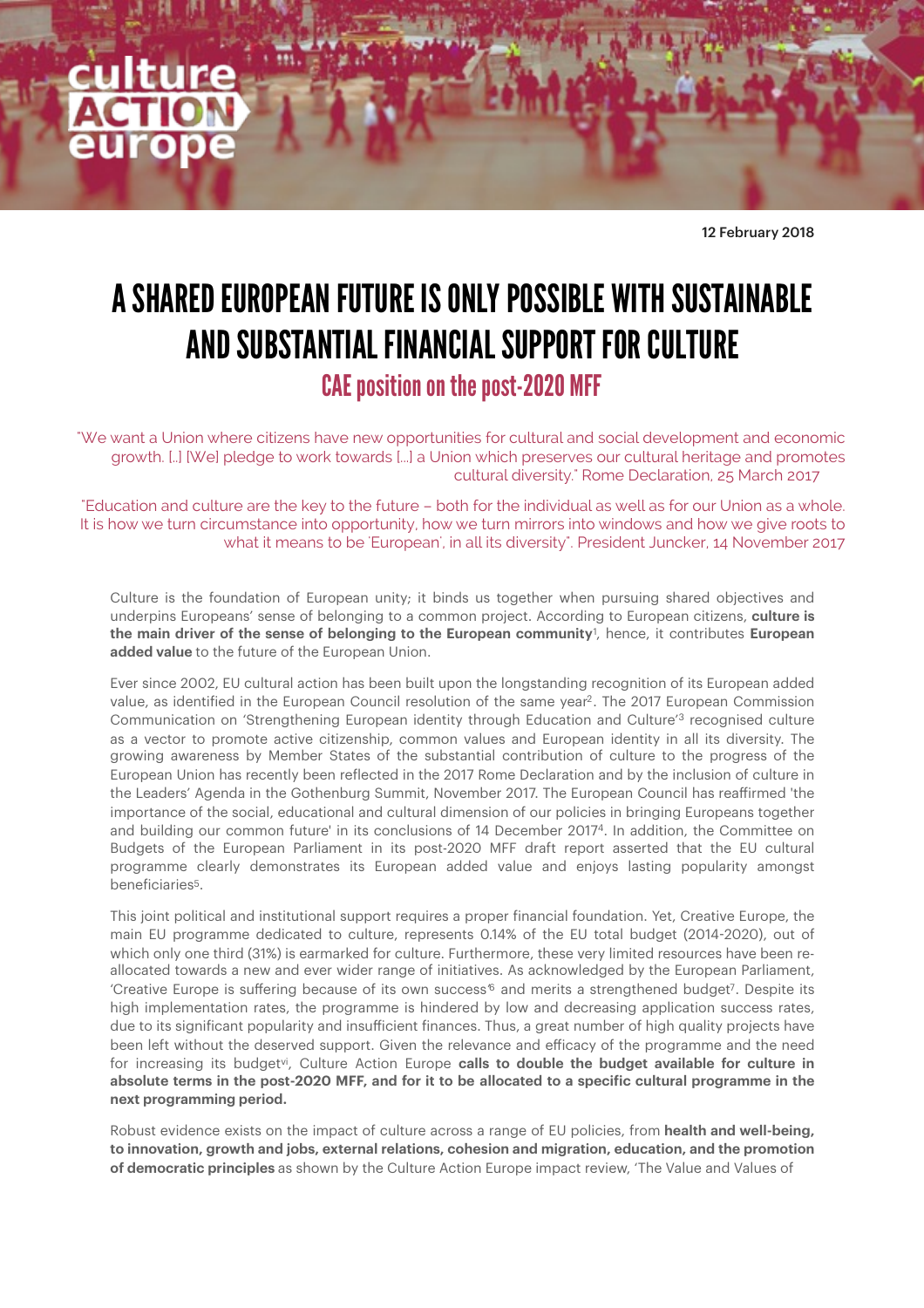<span id="page-1-0"></span>Culture'<sup>8</sup>[.](#page-2-7) This additional layer of EU added value demonstrates the unequivocal contribution of culture to the three strategic domains - Future, Innovation and Youth - identified by Commissioner Oettinger as vectors of future FU investment within the next MFF<sup>[9](#page-2-8)</sup>.

<span id="page-1-3"></span><span id="page-1-2"></span><span id="page-1-1"></span>In view of the polarising trends within Europe there is a need to strengthen structural and cohesion funds through a fresh approach to cultural development. Equally, growing polarisation at a global level<sup>[10](#page-2-9)</sup> calls for an urgent implementation of the 'Strategy for international cultural relations<sup>[11](#page-2-10)</sup>. Current and future challenges require investment in culture as an area of European Research and Innovation policy due to its contribution to tackle societal challenges and foster innovation, growth and jobs. The future of work, increasingly shaped by the digital shift, will require the decisive pursuit of synergies between culture and education, both in formal education and lifelong learning. Therefore, the European institutions and Member States should **ensure that at least 1% of the next MFF is allocated to culture across policy fields and funding programmes,** following the recognition by the Council of the European Union of **the crossover impact of culture** and its transversal contribution to other policy domains in its 2015 Conclusions<sup>[12](#page-2-11)</sup>.

## <span id="page-1-4"></span>CULTURE ACTION FUROPE CALLS ON THE FUROPEAN INSTITUTIONS AND MEMBER STATES TO:

Recognise the EU added value of cultural investment with a specific cultural programme. The EU added value of culture lies mainly in two domains:

- Culture is the main driver of the sense of belonging to the European community; it contributes to the sustainability of the European project, playing a crucial role in upholding common European values, nourishing mutual understanding among the peoples of Europe and fostering diverse and inclusive societies.
- Culture brings gains in eficiency through crossovers with other areas of EU action, such as cohesion policy, social inclusion, external relations, education, research and innovation, growth and jobs.

### Ensure that the growing political and institutional recognition of the contribution of culture to the European project is translated into significant and sustainable support in the post-2020 MFF by:

- **Doubling the budget** available for culture in absolute terms, given that the current EU programme dedicated to culture is over-subscribed and suffers from severe under-investment, despite its proven eficacy and relevance. New resources should be provided independently of possible mergers with other programmes.
- **Committing 1%** across policy fields of EU action for culture, thus acknowledging the impact of the crossovers of culture with other programmes.

Ensure that the necessity to respond to unforeseen circumstances does not hinder the attainment of agreed objectives and policies. This is particularly relevant in the face of the current experience of the Creative Europe programme, whose very limited resources have been time and again re-allocated towards new and ever wider-ranging initiatives.

Maintain a balance among funding mechanisms and adopt an equal and tailored approach to all cultural and creative sectors, considering that financial instruments such as guarantees, loans and equity, are only appropriate for profit-generating projects, while grants are vital to support the social function of culture, innovative artistic and cultural practices, transnational cultural cooperation and people-based investments.